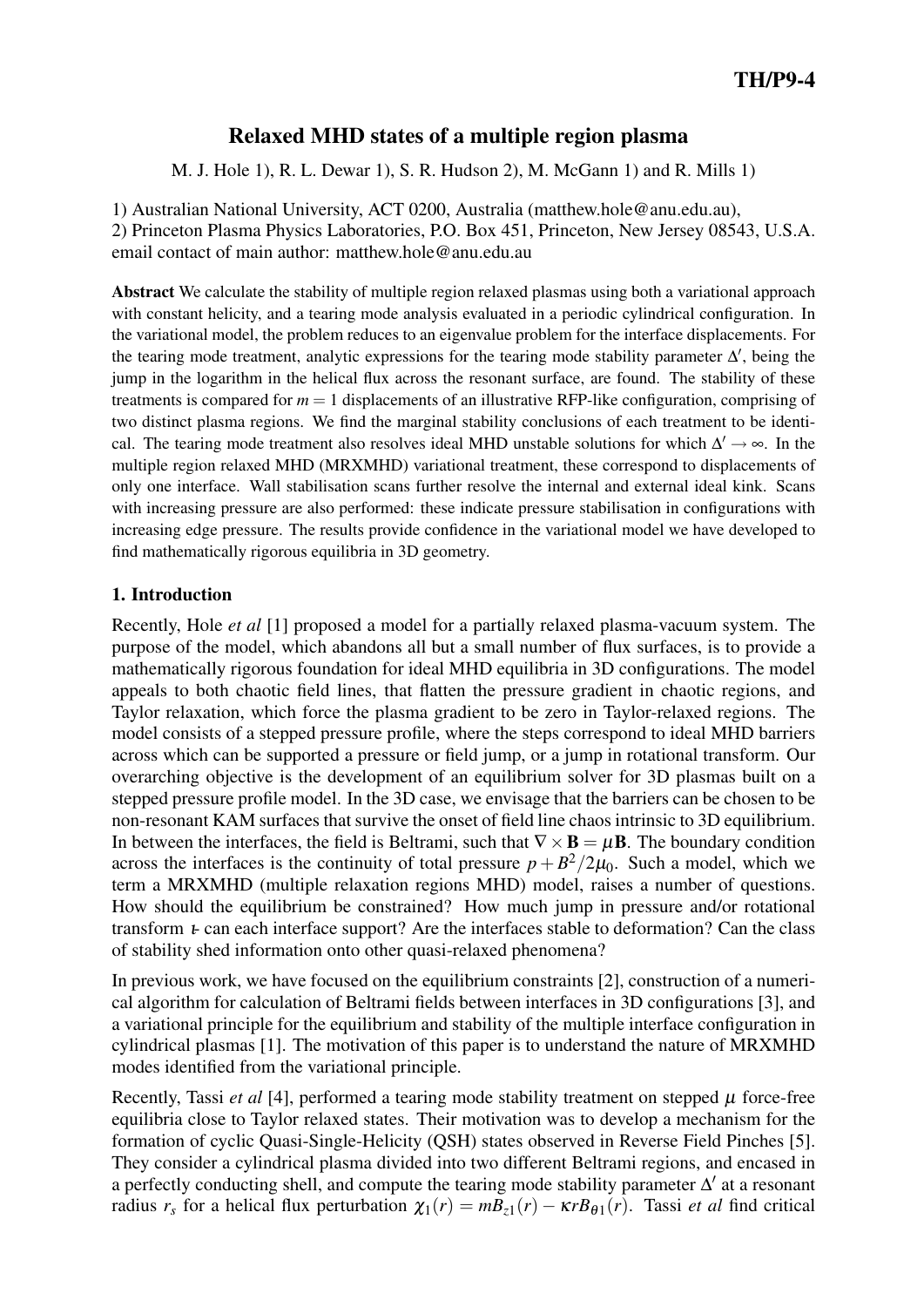values of the jump in  $\mu$ , beyond which the RFP-like plasma is unstable. Based on these, they postulate the QSH state may be viewed as a small, cyclic departure from a Taylor-relaxed state.

In this work, we extend the tearing mode stability treatment of Tassi *et al* [4] to plasmas with finite pressure and a vacuum region, and compare stability conclusions of our variational treatment to that of a tearing mode stability analysis. Our paper is arranged as follows : Sec. 2 summarises the variational model of stepped pressure profile plasmas, presented in Hole *et al* [1], and introduces a tearing mode model. Section 3 treats MRXMHD plasmas in cylindrical geometry, yielding stability parameter expressions for both the variational and tearing mode treatments. In Sec. 4, we compute stability for an example configuration, draw comparisons between the stability conclusions based on variational and tearing mode treatments, and explore marginal stability limits in wave-number space as a function of pressure. Finally, Sec. 5 contains concluding remarks.

## 2. Multiple-interface plasma-vacuum model

The system comprises *N* Taylor-relaxed plasma regions, each separated by an ideal MHD barrier. The outermost plasma region is enclosed by a vacuum, and encased in a perfectly conducting wall. Figure 1(a) shows the geometry of the system, and introduces the nomenclature used to describe the region and interfaces. The regions  $\mathcal{R}_i$  comprise the *N* plasma regions  $\mathscr{R}_1 = \mathscr{P}_1, ..., \mathscr{R}_N = \mathscr{P}_N$  and the vacuum region  $\mathscr{R}_{N+1} = \mathscr{V}$ . Each plasma region  $\mathscr{P}_i$  is bounded by the inner and outer ideal MHD interfaces  $\mathcal{I}_{i-1}$ , and  $\mathcal{I}_i$  respectively, whilst the vacuum is encased by the perfectly conducting wall  $\mathcal W$ .



Figure 1: Schematic of magnetic geometry (a), showing ideal MHD barriers  $\mathcal{I}_i$ , the conducting wall  $\mathscr{W}$ , plasma regions  $\mathscr{P}_i$  and the vacuum  $\mathscr{V}$ . Panel (b) shows the *q* profile used for stability studies in Sec. 4, with  $\mu_1 = 2$  (core) and  $\mu_2 = 3.6$  (edge).

## 2.1 A variational approach

In previous work [1] we outlined our variational principle, which lies between that of Kruskal & Kulsrud [6] — minimization of total energy  $W = \int [B^2/2 + p/(\gamma - 1)]$  (where p is plasma pressure, γ the ratio of specific heats) under the uncountable infinity of constraints provided by applying ideal MHD within each fluid element—and the relaxed MHD of Woltjer [7] and Taylor [8]—minimization of *W* holding only the two global toroidal and poloidal magnetic fluxes, and the single global ideal-MHD helicity invariant  $H \equiv \int \mathbf{A} \cdot \mathbf{B}$ , constant. In summary, the energy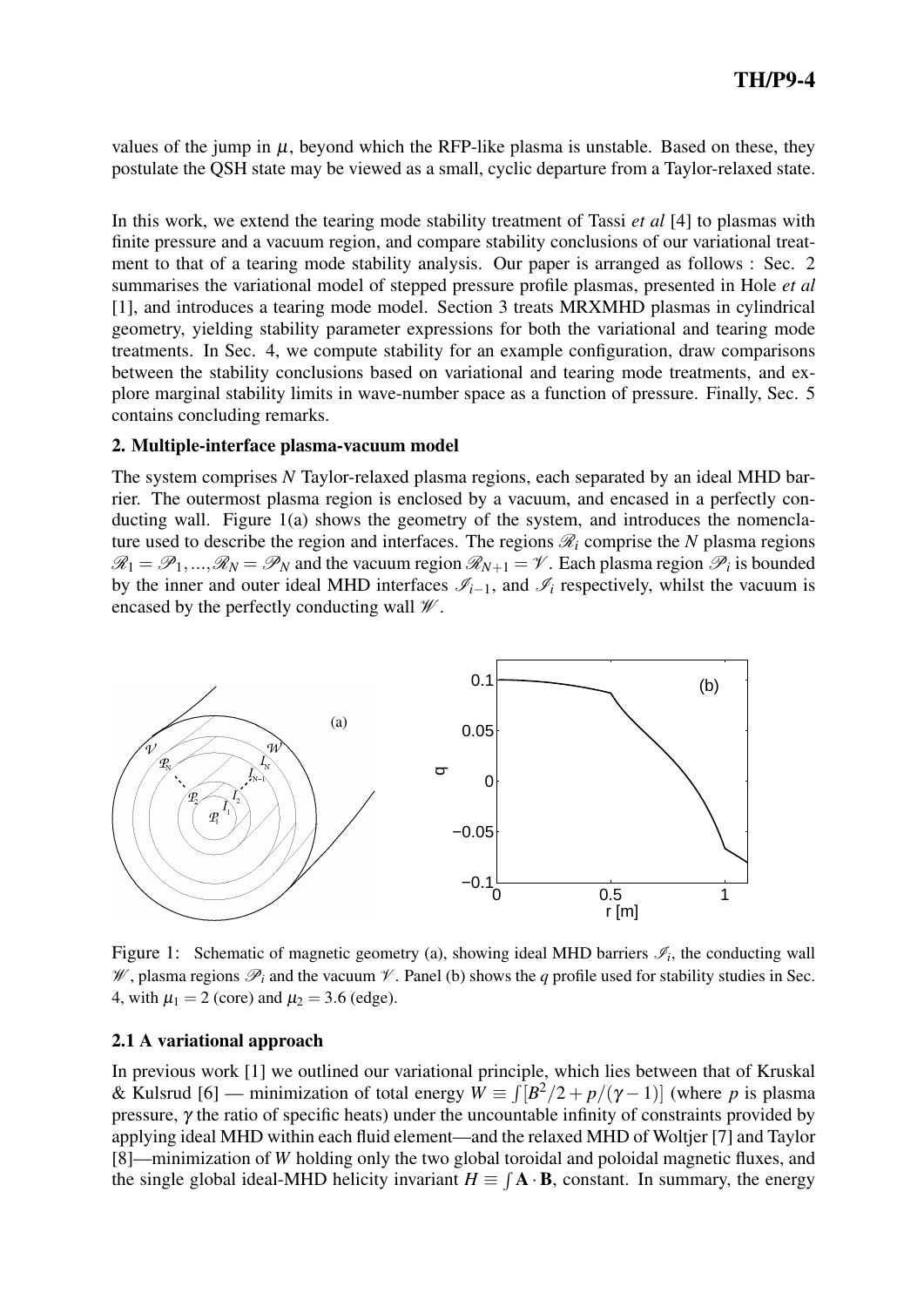functional could be written

$$
W = \sum_{i=1}^{N} U_i - \sum_{i=1}^{N} \mu_i H_i / 2 - \sum_{i=1}^{N} v_i M_i
$$
 (1)

where  $\mu_i$  and  $v_i$  are Lagrange multipliers, and

$$
U_i = \int_{\mathcal{R}_i} d\tau^3 \left( \frac{P_i}{\gamma - 1} + \frac{B_i^2}{2\mu_0} \right),\tag{2}
$$

$$
M_i = \int_{\mathcal{R}_i} d\tau^3 P_i^{1/\gamma}, \tag{3}
$$

$$
H_{i} = \int_{\mathscr{R}_{i}} d\tau^{3} \mathbf{A} \cdot \nabla \times \mathbf{A} + \oint_{C_{p,i}^{<}} d\mathbf{l} \cdot \mathbf{A} \oint_{C_{t,i}^{<}} d\mathbf{l} \cdot \mathbf{A} - \oint_{C_{p,i}^{>}} d\mathbf{l} \cdot \mathbf{A} \oint_{C_{t,i}^{>}} d\mathbf{l} \cdot \mathbf{A}.
$$
 (4)

The term  $U_i$  is the potential energy,  $M_i$  the plasma mass, and  $H_i$  the magnetic helicity in each region  $\mathcal{R}_i$ . In Eqs. (2) - (4),  $d\tau^3$  is a volume element, γ the ratio of specific heats, and  $P_i, B_i$ and A*<sup>i</sup>* the equilibrium pressure, magnetic field strength and vector potential respectively. The superscripts  $>$  and  $\leq$  denote clockwise and anti-clockwise rotation, respectively.

Setting the first variation to zero yields the following set of equations:

$$
\mathscr{P}_i; \quad \nabla \times \mathbf{B} = \mu_i \mathbf{B}, \qquad \qquad P_i = \text{const.}, \tag{5}
$$

$$
\mathcal{I}_i; \qquad \mathbf{n} \cdot \mathbf{B} = 0, \qquad \qquad [[P_i + 1/2B^2]] = 0,\tag{6}
$$

$$
\mathscr{V}; \quad \nabla \times \mathbf{B} = 0, \qquad \nabla \cdot \mathbf{B} = 0,
$$
\n<sup>(7)</sup>

$$
\mathscr{W}; \qquad \mathbf{n} \cdot \mathbf{B} = 0,\tag{8}
$$

where **n** is a unit vector normal to the plasma interface  $\mathcal{I}_i$ , and  $[[x]] = x_{i+1} - x_i$  denotes the change in quantity *x* across the interface  $\mathcal{I}_i$ . The boundary conditions,  $\mathbf{n} \cdot \mathbf{B} = 0$ , arise because each interface and the conducting wall is assumed to have infinite conductivity. In turn, these imply the toroidal flux in each plasma region (and the poloidal flux in the vacuum) is constant during relaxation. Given the vessel with boundary  $\mathcal W$ , the interfaces  $\mathcal I_i$ , and the magnetic field **B**, Eqs. (5)-(8) constitute a boundary problem for the plasma pressure  $P_i$  in each region  $\mathcal{R}_i$ .

Minimizing the second variation subject to the constraint of the positive definite normalization  $N = \sum_{i}^{N} \int_{\mathscr{I}_i} d^2 \sigma |\xi_i|^2$  yields the following set of equations for the variation in the magnetic field  $\mathbf{b} = \delta \mathbf{B}$ :

$$
\mathscr{P}_i \quad ; \quad \nabla \times \mathbf{b} = \mu_i \mathbf{b}, \tag{9}
$$

$$
\mathcal{I}_i \; ; \; \xi_i^*[[\mathbf{B} \cdot \mathbf{b}]] + \xi_i^* \xi_i[[B(\mathbf{n} \cdot \nabla)B]] - \lambda \xi_i^* \xi_i = 0, \tag{10}
$$

$$
\mathbf{n} \cdot \mathbf{b}_{i,i+1} = \mathbf{B}_{i,i+1} \cdot \nabla \xi_i + \xi_i \mathbf{n} \cdot \nabla \times (\mathbf{n} \times \mathbf{B}_{i,i+1}),
$$
(11)

$$
\mathscr{V} \quad ; \quad \nabla \times \mathbf{b} = 0, \qquad \nabla \cdot \mathbf{b} = 0,
$$
\n<sup>(12)</sup>

$$
\mathscr{W} \quad ; \quad \mathbf{n} \cdot \mathbf{b} = 0. \tag{13}
$$

Here  $\xi$ <sub>*i*</sub> is the normal displacement of the interface  $I_i$ , and  $\lambda$  the Lagrange multiplier of the stability treatment, such that  $\lambda < 0$  indicates a lower energy state is available. Using Eqs. (9)-(13) the perturbed flux through each region can be found. With a suitable Fourier decomposition chosen, Eq. (11) solves for the unknown coefficients of the perturbed field in each region. With substitution, Eq. (10) then becomes a linear eigenvalue equation for  $\lambda$ .

#### 2.2 Tearing mode treatment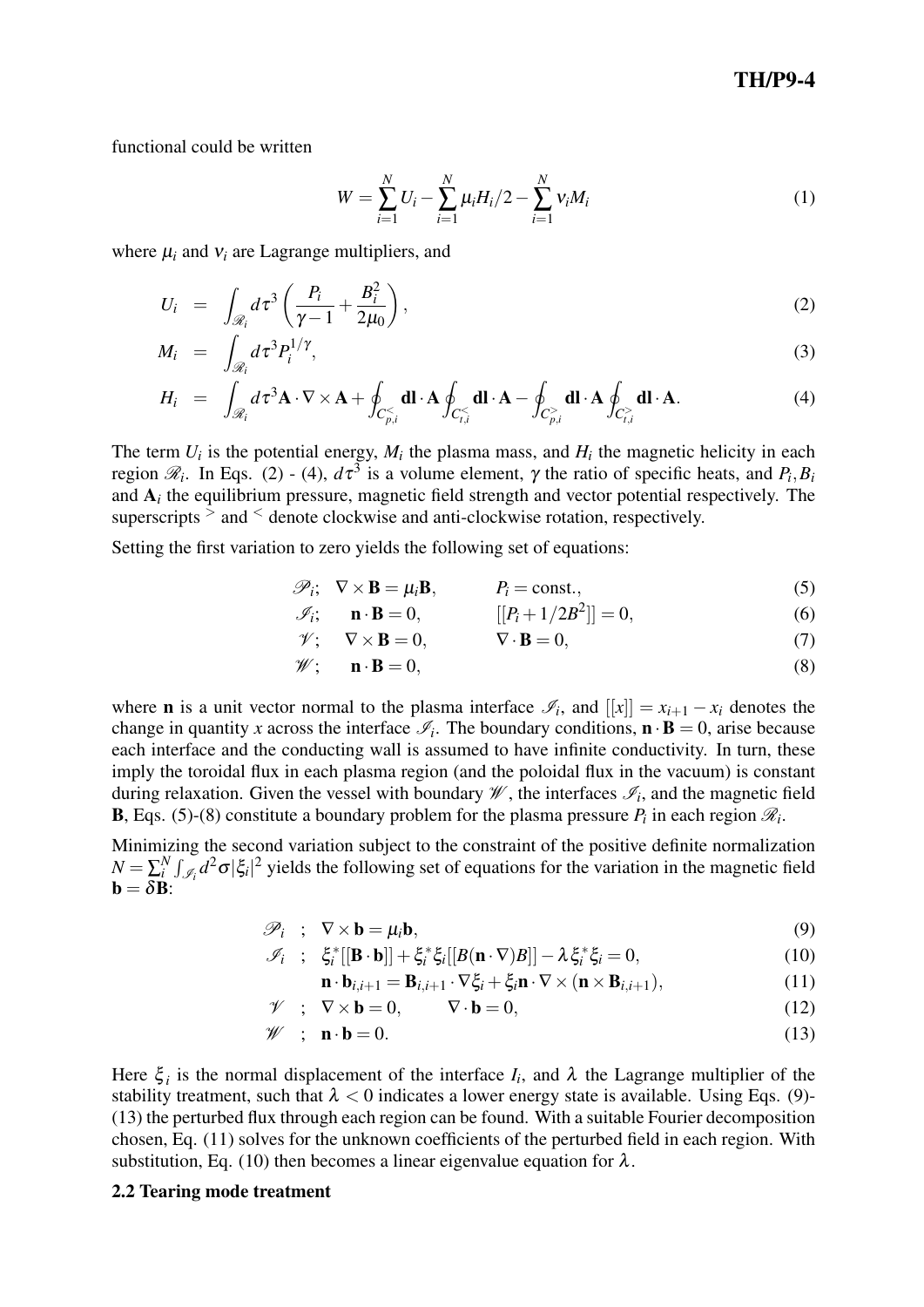A starting point for the treatment of tearing modes is the set of MHD equations:

$$
\frac{\partial \rho}{\partial t} + \nabla \cdot \rho \mathbf{v} = 0, \qquad (14)
$$

$$
\rho \frac{d\mathbf{v}}{dt} = \mathbf{J} \times \mathbf{B} - \nabla p,\tag{15}
$$

$$
\frac{d}{dt}\frac{p}{\rho_{gas}^{\gamma}} = 0, \qquad (16)
$$

$$
\mathbf{E} + \mathbf{v} \times \mathbf{B} = \eta \mathbf{J}, \tag{17}
$$

$$
\nabla \times \mathbf{E} = -\partial \mathbf{B}/\partial t, \qquad (18)
$$

$$
\nabla \times \mathbf{B} = \mu_0 \mathbf{J}, \tag{19}
$$

$$
\nabla \cdot \mathbf{B} = 0, \tag{20}
$$

being the fluid equation of motion, mass continuity, the adiabatic equation of state, Ohm's law, Faraday's law, Ampere's law, and the magnetic mono-pole condition, respectively.

Following Tassi *et al* , we divide the region resonant to the tearing mode into an inner region, centered around a surface resonant with perturbations of a given helicity, and an outer region,

where the effects of resistivity are negligible. The parameter  $\Delta'$ , given by  $\Delta' = \left[\frac{1}{\gamma}\right]$  $\chi_1$  $\left(\frac{d\chi_1}{dr}\right)$  $\left(\frac{r_s^+}{r_s^-}\right)$ *r* − *s* is

based solely on solutions of the knowledge of  $\chi$  in the outer region. The plasma growth rate, obtained by linearising Faraday's law and substituting for E as determined by Ohm's law, is proportional to  $\Delta'$ , such that  $\Delta' = 0$  denotes marginal stability, and  $\Delta' > 0$  instability.

To find  $\chi_1$ , the field is written  $\mathbf{B} = \nabla \chi \times \mathbf{h} + g\mathbf{h}$ ,  $\chi$  expanded as a Fourier perturbation, and solutions to the linearised Beltrami equation found. As shown in Sec. 3.2, the ODE for  $\chi_1$ integrates to a jump condition in  $\chi_1'$  $1/\chi_1$  at each interface, expressed in terms of equilibrium parameters. The final expression for  $\Delta'$  is hence a function of the equilibrium parameters in the resonant region, as well as jumps in equilibrium parameters across the interfaces.

# 3. MRXMHD cylindrical plasmas

Solutions in an azimuthally-symmetric, axially-periodic cylinder (with axial periodicity length  $L = 2\pi R$ ) are available in Hole *et al* [1]. In the cylindrical co-ordinate system  $(r, \theta, z)$  they are:

$$
\begin{array}{ll}\n\mathscr{P}_1 & : \mathbf{B} = \{0, \quad k_1 J_1(\mu_1 r), \quad k_1 J_0(\mu_1 r) \}, \\
\mathscr{P}_i & : \mathbf{B} = \{0, \quad k_i J_1(\mu_i r) + d_i Y_1(\mu_i r), \quad k_i J_0(\mu_i r) + d_i Y_0(\mu_i r) \}, \\
\mathscr{V} & : \mathbf{B} = \{0, \quad B_{\theta}^V/r, \quad B_{z}^V \},\n\end{array} \tag{21}
$$

where  $k_i, d_i \in \mathfrak{R}$ , and  $J_0, J_1$  and  $Y_0, Y_1$  are Bessel functions of the first kind of order 0, 1, and second kind of order 0, 1, respectively. The terms  $B_{\theta}^{V}$  $\theta$  and  $B^V$  are constants. The constant *d*<sub>1</sub> is zero in the plasma core  $\mathscr{P}_1$ , because the Bessel functions  $\tilde{Y}_0(\mu_1 r)$  and  $Y_1(\mu_1 r)$  have a simple pole at  $r = 0$ . Radius is normalized to the plasma-vacuum boundary, located at  $r = 1$ .

The equilibrium is constrained by the  $4N + 1$  parameters:

$$
\{k_1, \ldots, k_N, d_2, \ldots, d_N, \mu_1, \ldots, \mu_N, r_1, \ldots r_{N-1}, r_w, B_\theta^V, B_z^V\},\tag{22}
$$

where  $r_i$  are the radial positions of the *N* ideal MHD barriers, and  $r_w$  is the radial position of the conducting wall. Equivalent representations, and the mapping between these solutions has been discussed in earlier work [1-3].

# 3.1 Stability from a variational principle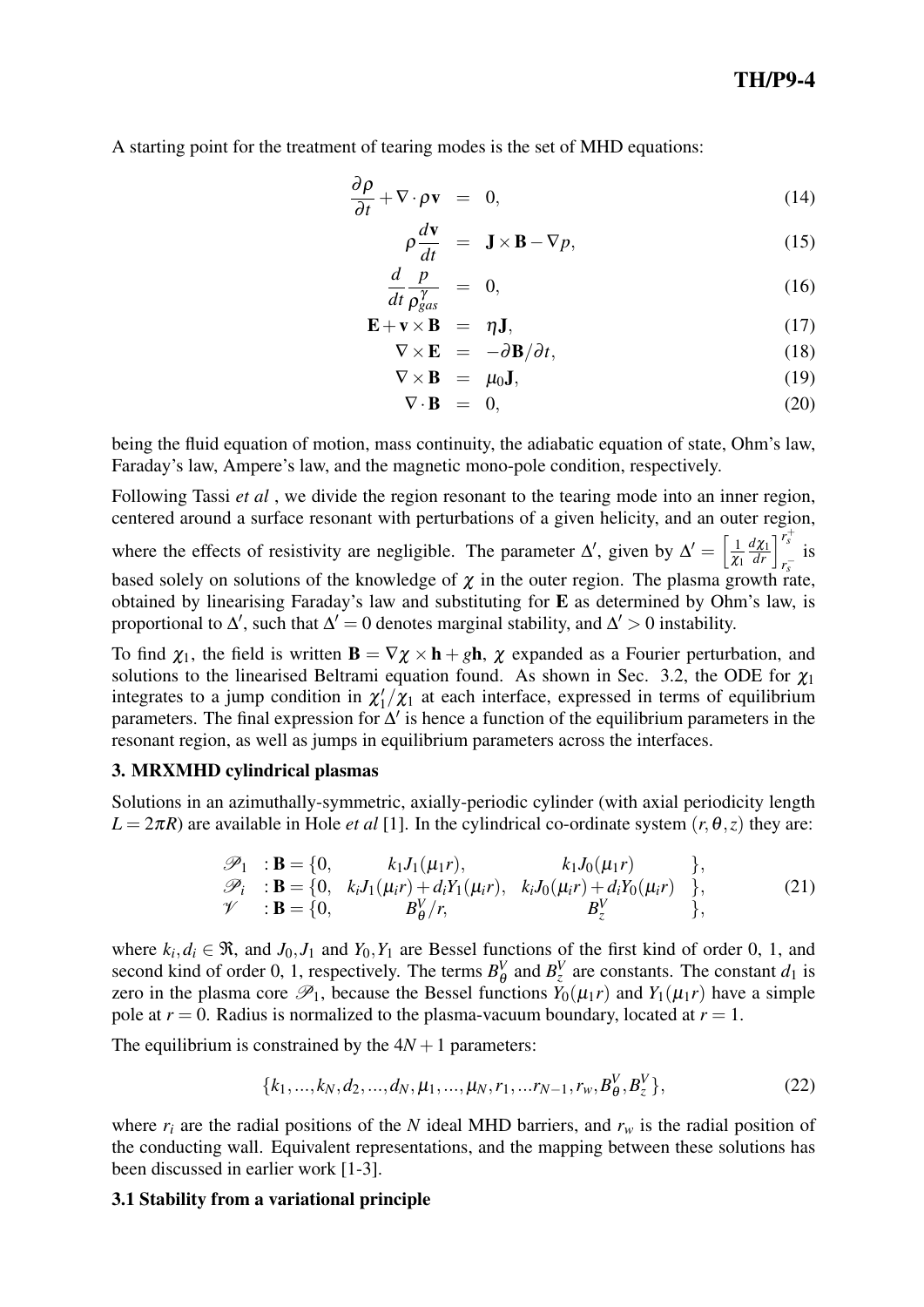We have assessed stability using a Fourier decomposition in the poloidal and axial directions for the perturbed field  $\mathbf{b} = \nabla \times \mathbf{a}$  and the displacements  $\xi_i$  of each interface. That is,

$$
\mathbf{b} = \widetilde{\mathbf{b}}e^{i(m\theta + \kappa z)}, \qquad \xi_i = X_i e^{i(m\theta + \kappa z)}, \tag{23}
$$

where *m*,  $\kappa$  are the Fourier poloidal mode-number and axial wave-number, and  $\tilde{\mathbf{b}}$  and  $X_i$  are complex Fourier amplitudes. Under these substitutions, and after solving for the field in each region, Eq. (10) reduces to an eigenvalue matrix equation  $\eta \cdot X = \lambda X$  with column eigenvector  $\mathbf{X} = (\xi_1, ..., \xi_N)^T$ , eigenvalue  $\lambda$ , and  $\eta$  a  $N \times N$  tridiagnonal real matrix.

#### 3.2 Tearing mode stability

In the helical coordinate  $u = m\theta + kz$ , a divergence-less **B** can be written

$$
\mathbf{B}(r, u) = \nabla \chi(r, u) \times \mathbf{h} + g(r, u)\mathbf{h},\tag{24}
$$

where  $\chi$  is a the helical flux, and *g* a helical field. The vector **h** is defined by  $\mathbf{h} = f(r)\nabla r \times \nabla u$ , where  $f(r) = r/(m^2 + k^2r^2)$  is a metric term. As in Tassi *et al* we search for helical perturbations of the form

$$
\chi(r, u, t) = \chi_0(r) + \chi_1(r)e^{\gamma t + iu}, \qquad g(r, u, t) = g_0(r) + g_1(r)e^{\gamma t + iu}.\tag{25}
$$

In this representation, resonant surfaces are those for which  $\chi'_{0}$  $v'_0(r) = 0$ . The equilibrium field satisfies the Beltrami equation, giving rise to  $\mu = g_0$  $v_0'(r)/\chi_0''$  $n'_0(r)$ , such that the rotational transform can be written

$$
t = -\frac{R}{r} \times \frac{r\kappa g_0(r)/\chi_0'(r) + m}{mg_0(r)/\chi_0'(r) - r\kappa}.
$$
\n(26)

By writing the incompressible velocity field in a similar form to Eq. (24), and expanding continuity to first order, it is possible to show perturbations in the flow, pressure and mass density do not affect marginal stability.

In each of the plasma regions, projections of the linearised Beltrami equation along h and ∇*r* yield

$$
g_1 = g'_0(r) / \chi'_0(r) \chi_1(r), \qquad (27)
$$

$$
\chi_0(r) \left[ \chi_1''(r) + \frac{f'(r)}{f(r)} \chi_1'(r) + \left( \mu^2 - \frac{1}{rf(r)} + \frac{g_0(r)}{\chi_0'(r)} \mu' - \beta \mu \right) \chi_1(r) \right] = 0, \tag{28}
$$

where  $\mu'$  vanishes everywhere except at  $r = r_{step}$ , where it becomes singular. These are identical to Eqs. (27) and (29) of Tassi *et al* . Equation (28) reduces to a Bessel or modified Bessel equation in the transformed variables  $x_i = \sqrt{|\mu_i^2 - \kappa^2|}r$  and  $x_V = |\kappa|r$ . In the *i*'th region, and either side of the resonant surface, solutions are different combinations of Bessel or modified Bessel functions with undetermined coefficients  $\zeta_i, \Lambda_i, \zeta_{i-s}, \Lambda_{i-s}$  and  $\zeta_{i+s}, \Lambda_{i+s}$ , respectively. As only the ratio  $\chi_1'$  $\frac{1}{1}(r)/\chi_1(r)$  appears in  $\Delta'$ , its value is unaffected by normalizing  $\zeta = 1$  in each interval and region. The requirement of boundedness at  $r = 0$ , and the presence of perfectly conducting wall implies

$$
\chi_1(0) = \chi_0, \qquad \chi_1(r_w) = 0. \tag{29}
$$

Noting that the perturbed flux must be continuous across each interface, Eq. (28) can then be integrated about each interface to yield

$$
\left[\left[\chi_0'(r)\frac{\chi_1'(r)}{\chi_1(r)}\right]\right] = \left[\left[-\chi_0'(r)\frac{g_0(r)}{\chi_0'(r)}\mu\right]\right]
$$
\n(30)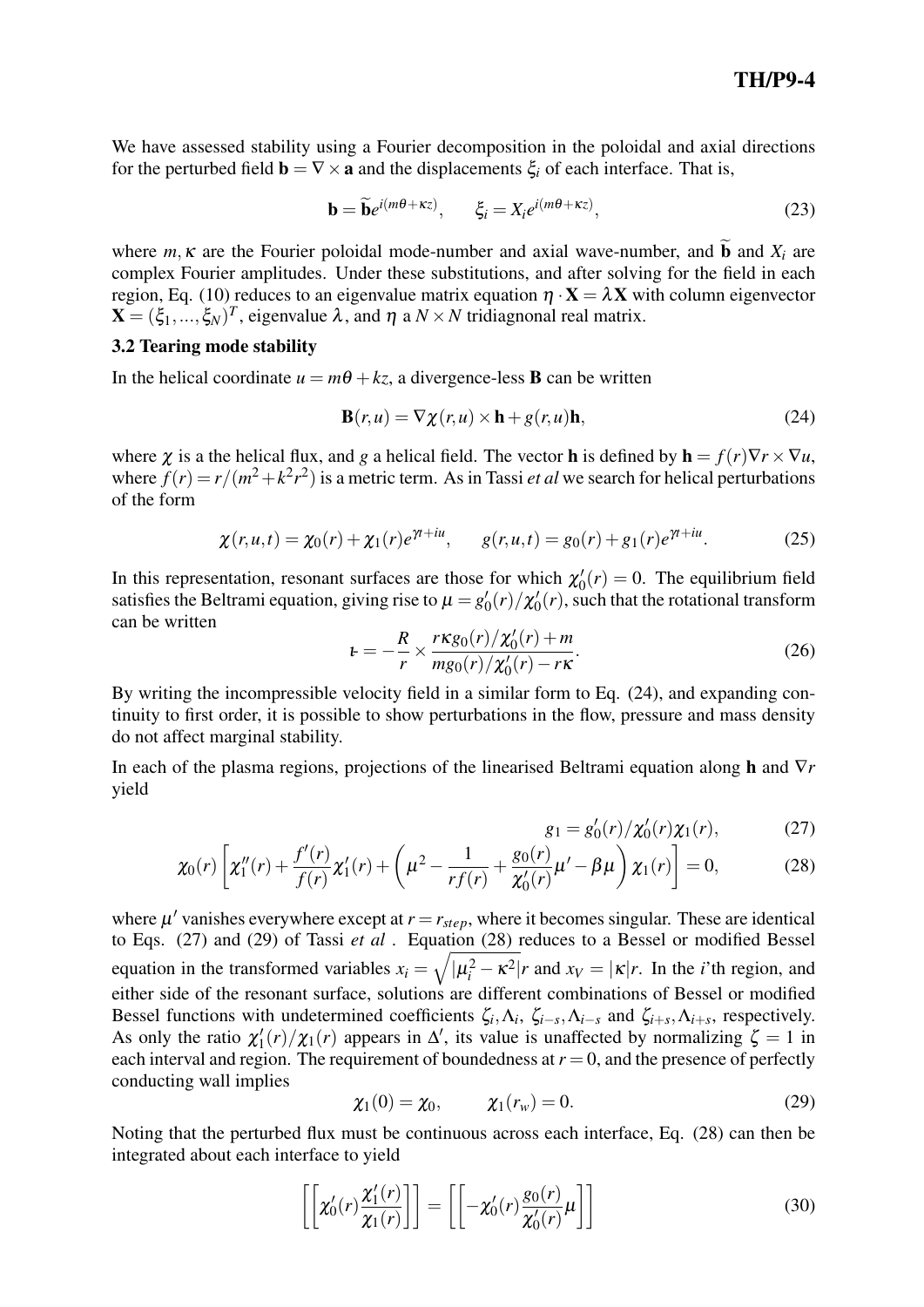The parametric dependence can also be examined by solving for  $\chi_0(r)$  and using Eq. (26) to eliminate  $\frac{g_0(r)}{\chi'_0(r)}$ . Solving equilibrium for  $\chi_0(r)$  gives

$$
\chi_0'(r) = B \sqrt{\frac{m^2 + \kappa^2 r^2}{\left(\frac{-mR/r + \kappa R \mathbf{L}r/R}{\mathbf{L}m + \kappa R}\right)^2 + 1}} = F(B, r, R, m, \kappa).
$$
 (31)

Finally, eliminating  $\chi_0(r)$  and  $\frac{g_0(r)}{\chi'_0(r)}$ , Eq. (30) can then be rewritten

$$
\left[\left[F(B,r,R,m,\kappa)x\frac{\chi_1'(x)}{\chi_1(x)}\right]\right] = \left[\left[G(B,\mu,\,\nu,r,R,m,\kappa)\right]\right],\tag{32}
$$

where

$$
G(B, \mu, \nu, r, R, m, \kappa) = r\mu F(B, r, R, m, \kappa) \times \frac{mR/r - \kappa R \nu r/R}{\nu m + \kappa R}.
$$
 (33)

With  $\zeta = 1$  everywhere, the tearing mode parameter  $\Delta'$  is a function of  $\Lambda$  in each interval, which are uniquely determined by the above constraints. That is, the inner boundary condition (28) yields  $\Lambda_1 = 0$ . If for instance the resonant surface lies in  $\mathcal{R}_2$ , Eq. (32) evaluated at interface  $\mathcal{I}_1$ and  $\mathcal{I}_2$  solves for  $\Lambda_{2-s}$  in terms of  $\Lambda_1$  and  $\Lambda_{2+s}$  in terms of  $\Lambda_V$ , respectively. The conducting wall BC solves for  $\Lambda_V$ .

Changes in the field strength *B* at any interface enter Eq. (30) through the solution to  $\chi_0('r)$ , given by Eq. (31). Stability is hence a property of the rotational transform, the position of the barriers, the Lagrange multipliers, the rotational transform, and any jumps in the pressure or rotational transform across the interfaces. Our working reduces to Tassi *et al* in the limit of no pressure, field or rotational transform jumps across the interfaces, and no vacuum.

# 4. Stability for an RFP-like configuration

We have compared stability conclusions using variational and tearing mode treatments for an illustrative configuration. The example chosen is guided by earlier detailed working [1], where the core Lagrange multiplier was  $\mu_1 = 2$ . The first interface is placed at  $r = 0.5$ , and the axial periodicity length chosen to be  $20\pi$ , such that the effective aspect ratio  $r/R = 1/10$  is small. The jump in safety factor between the internal interface and the plasma-vacuum boundary has been chosen to resemble Hole *et al*, subject to the different *R* values used for the two treatments ( $R =$  $1/(2\pi)$  in Hole *et al* ). We have used  $\mu_2 = 3.6$ , which requires  $d_2/k_2 = 0.77$  for the rotational transform profile to be continuous. A second motivation for this choice is the similarity to *q* profiles of high confinement reverse field pinches, such as the Madison Symmetric Torus [9] and RFX-mod [10], although the change in  $\mu$  is greatly exaggerated in this work. The plasma pressure is selected by the parametrization  $\beta_1 = p_1/(B_V^2/2\mu_0), \beta_2 = p_2/(B_V^2/2\mu_0)$ . Except for the final scan over  $\beta$ , a pressure-less plasma is assumed (*i.e.*  $\beta_1 = \beta_2 = 0$ ). Figure 1(b) shows the *q* profile for the chosen equilibrium, where  $q = 1/\nu$ .

Figure 2(a) is a dispersion curve for  $m = 1$  modes, showing  $\lambda$  computed using the variational treatment, and  $-r_s\Delta'$  computed for modes resonant within the plasma. Marginal stability corresponds to  $\lambda = 0$  and  $\Delta' = 0$ : these overlap identically in Fig.2(a). Modes with  $n = -16$ and  $n = 12$  corresponds to a perturbation near-resonant with the outer and inner interfaces  $(q(r_2) \approx -1/16$  and  $(r_1) \approx 1/12$ ) respectively.

In the variational treatment, we have prescribed no relationship between  $\xi$  and **b** in the relaxed regions. As such, excepting at the ideal interfaces, field line resonance in such plasmas is not explicitly resolved. Expressions can however be constructed which provide an estimate of the localization of the mode  $r_{s,eff}$ , and a convenient choice is  $r_{s,eff}^2 = \sum_{i=1}^{N} r_i^2$  $\sum_{i=1}^{N} (r_i X_i)^2$  Figure 2(b) shows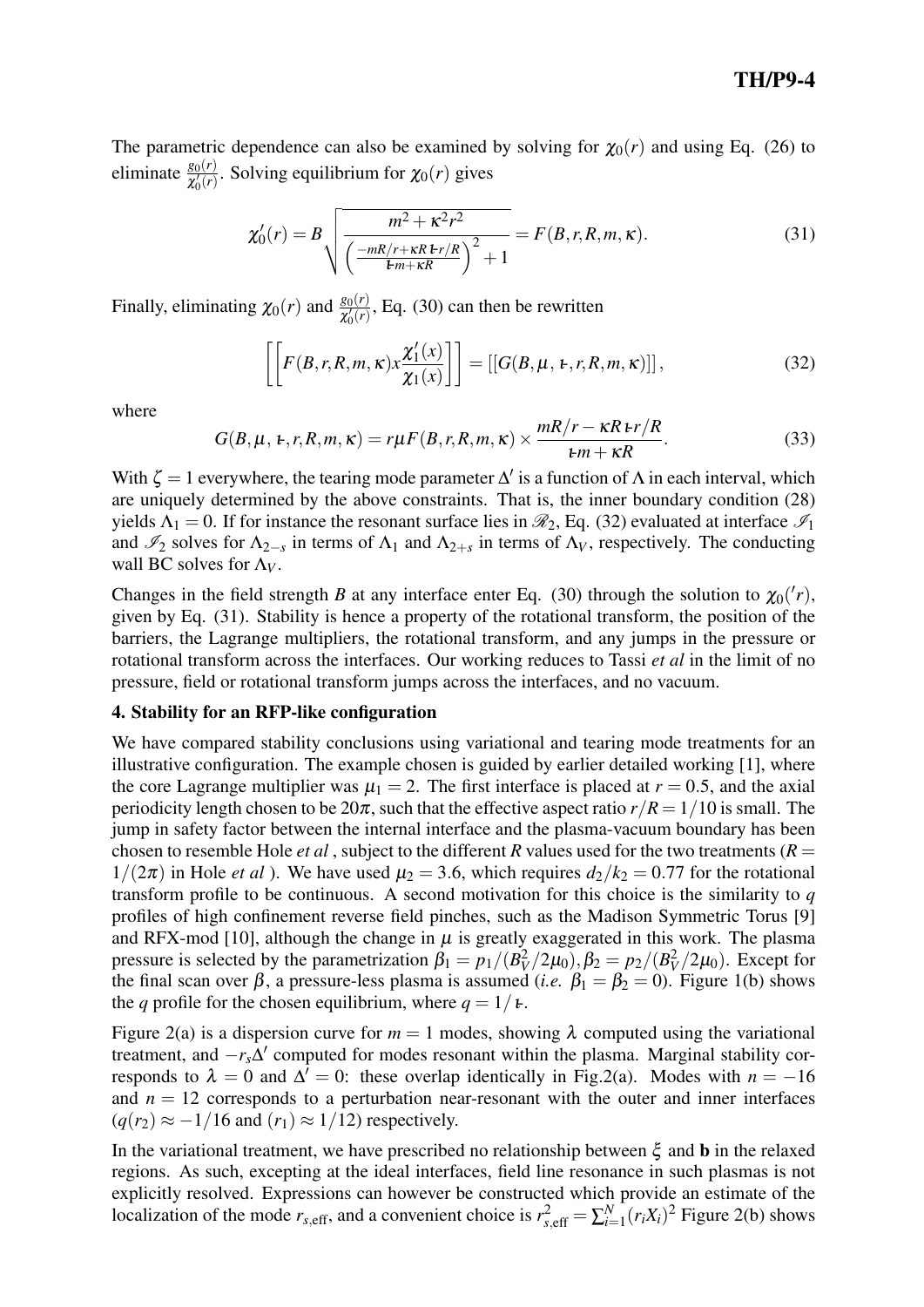

Figure 2: Dispersion curve (a) and mode localization (b) of *m* = 1 modes of a pressure-less MRXMHD plasma with *q* profile given by Fig. 1(b). In panel (a), the solid lines are eigenvalues ( $\lambda$ ) of the MRXMHD treatment, while the points are values of  $-0.002 \times r_s \Delta'$  determined from tearing mode analysis of Sec. . The vertical dashed lines correspond to zeros in  $\lambda$ . Panel (b) shows the resonant surfaces  $r_s$  of tearing modes (points), and effective localization  $r_{s,eff}$  of modes using the variational treatment (solid line). The solid points and cross-hairs denote unstable and stable tearing modes. The heavy solid line denotes solutions for which  $\lambda < 0$ , and the dashed vertical lines correspond to marginal stability,  $\lambda = 0$ .

a comparison of  $r_{s,eff}$  to  $r_s$ , in which modes unstable to variational and tearing modes have been identified. Agreement between  $r_{s,eff}$  and  $r_s$  is qualitatively good in the interval over which the plasma in unstable, and excellent near the interfaces. The  $n = -16$  and  $n = 9$  modes are near resonant with the outer and inner interface, respectively. As shown in Fig. 3(a), a stability scan with wall radius indicates that in the limit  $r_w \to 1$ , modes for  $n < 0$  are wall-stabilized. In the limit that the outer interface is made resonant with the  $n = -16$  tearing mode (for example by changing *R*),  $\Delta' \rightarrow \infty$ . This mode is the current driven external kink of ideal MHD. Conversely, the unstable range for  $n > 12$  is only very weakly affected by the wall position. If the inner interface is mode resonant with the perturbation,  $\Delta' \rightarrow \infty$ , and the mode is ideal unstable. This is the internal kink of ideal MHD.

Finally, Fig. 3(b) is a plot of the marginal stability boundary ( $\lambda = 0$ ) in  $n - \beta$  space for  $m = 1$ eigenmodes. The two pressure profile configurations that have been studied are  $\beta_1 = 0$  and  $\beta_2 = 0$ . Trends in the marginal stability boundary can be understood by relating the radial location of the mode resonant surface to the analog of radial pressure gradient in the MRXMHD model: the sign and magnitude of nearby pressure jumps. For  $n > 0$  modes resonant near the first interface, an increasing core pressure increases the pressure drop across the first interface, and so destabilises the plasma. Conversely, increasing the edge pressure leads to a pressure jump across the first interface, and so stabilises the internal modes. For  $\beta_2 > 0.3$  all  $m = 1$ internal modes  $(n > 0)$  are completely stabilised. For the  $n < 0$  modes resonant near the edge, changes in the core pressure have little effect, while increasing the edge pressure destabilises the plasma.

## 5. Conclusions

We have computed the stability of multiple region relaxed plasmas using both a variational approach with constant helicity, and a tearing mode analysis evaluated in a periodic cylindrical configuration. The marginal stability conclusions of the two models are identical, thereby building confidence in the variational model we have developed to find mathematically rigorous